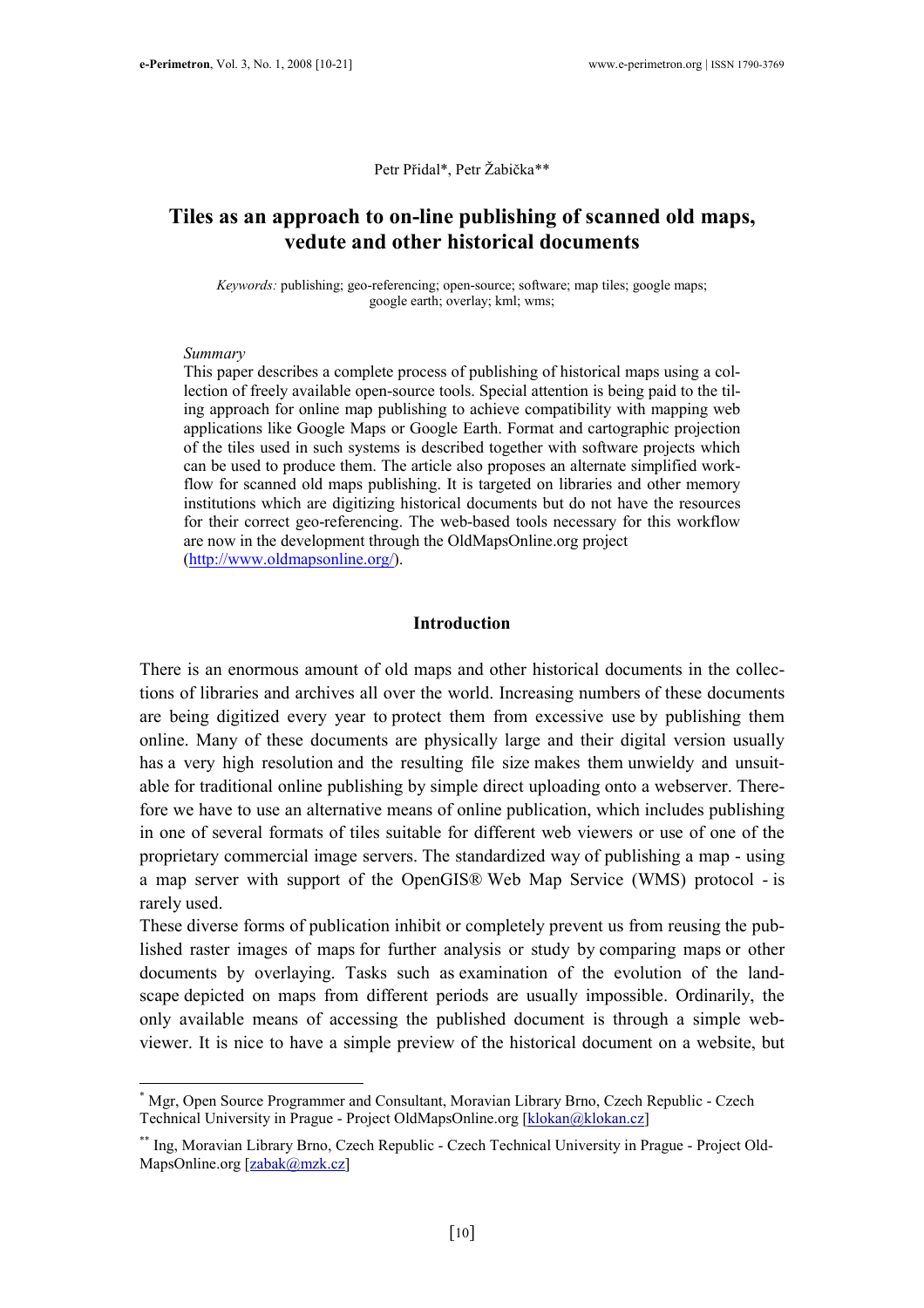there is much more that could be gained when the document is published using open standards.

Therefore, we researched available publishing methods, to find and recommend the best way of fulfilling the following requirements:

- Fast and comfortable viewer available for users through the web browser with no special extensions. Data published once should be reusable in different online viewers so the publisher/user could choose (or replace) the technology without the need to republish the raster data itself.
- *Maximum integration of published maps* with existing systems (maps should be available under the WMS standard to allow cooperation with existing GIS software). The workflow should follow standards as much as possible.
- Presentation in 3D viewers should be possible. Users should be able to find and see documents in applications like Google Earth, Microsoft Virtual Earth, NASA WorldWind, etc.
- *Easy for data providers.* Libraries and archives should be able to publish raster maps without the need to install and configure new software or hardware systems. No need for an IT professional on their side is one of the main requirements.
- Expandable and open solution. Maximum usage of existing Open-Source tools. The whole publishing process should not depend on one product or one company. There should be a possibility of choice.
- Reasonable price. The necessary software tools need to be available for a reasonable price or preferably for free.

This paper suggests a workflow which is trying to fulfill all of these requirements. Some pieces of software used in the suggested workflow do not yet have a user-friendly interface, but every described step is technically possible with available tools or at least with prototypes. This paper assumes that the descriptive metadata (name of the author, document title, time of creation, etc.) are stored separately from the raster documents (in formats like MARC21, ISO-19115, FGDC etc.) in a library or other cataloguing system. In such systems it is always possible to specify a link (URL) to the raster data itself and we assume that this kind of interconnection is available to any institution using our workflow to facilitate a basic keyword based search or browsing. Published raster data can later be embedded in a digital library (e.g. Fedora Commons, Greenstone, ...) or a map cataloguing system (e.g. GeoNetwork) to make the effort of efficient metadata exchange through standardized protocols (OAI-PMH, Z39.50 or SRU/SRW) more rewarding.

The Moravian Library in Brno received a R&D grant from Czech Ministry of Culture (DC08P02OUK006 - Old Maps Online) to define and implement this workflow and to develop the missing software tools or their functions. The project is scheduled to end in 2011. Our aim is to make the process not only simple but also more efficient so we welcome any cooperation from other projects and institutions.

# The traditional method for publishing scanned raster maps

Let us start with a description of the current standards based workflow for publishing of digitized maps. Unfortunately this workflow includes many steps requiring expert carto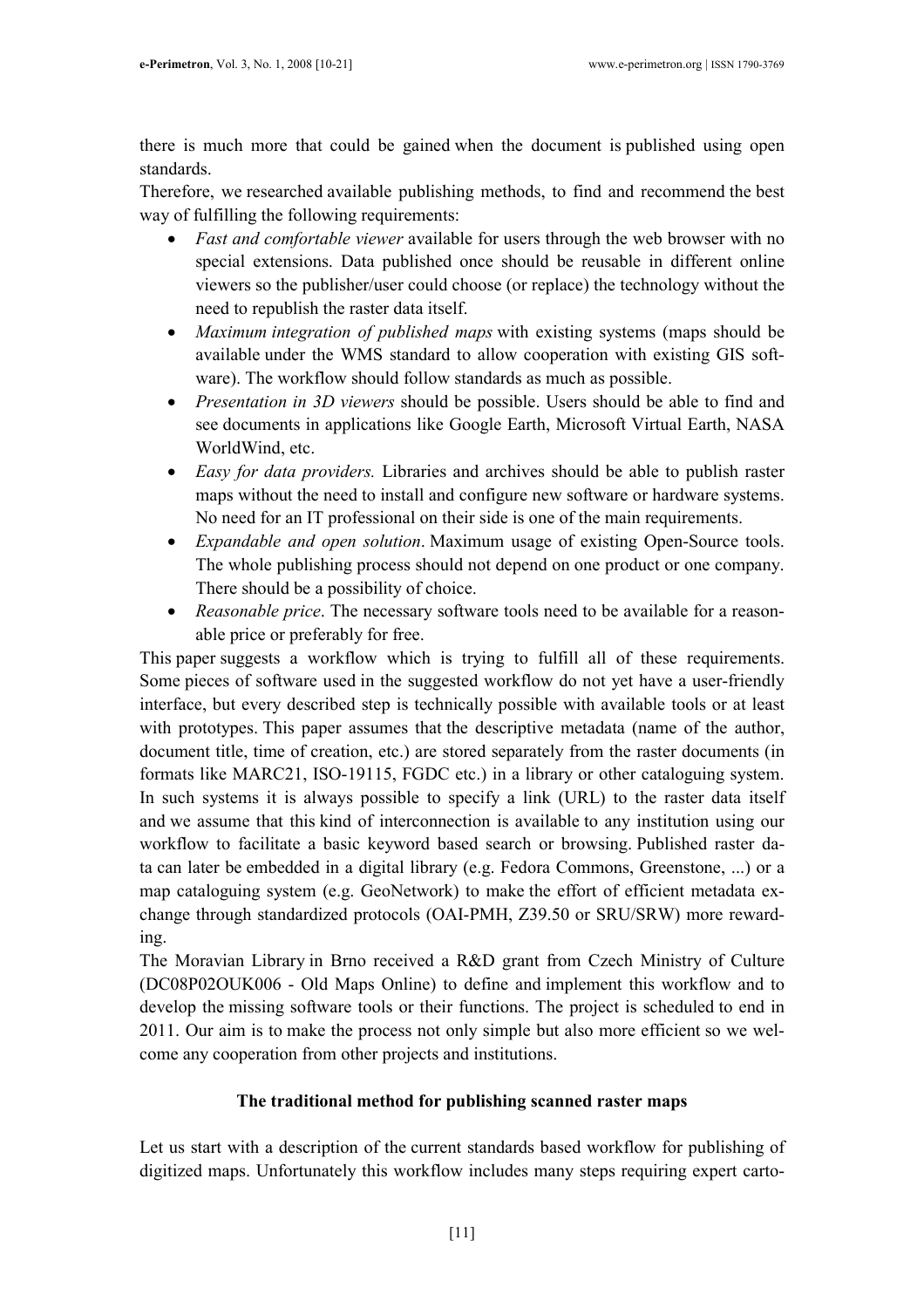graphic and IT knowledge. Later on we will compare that with the new workflow suggested for libraries and archives.

For the purpose of publishing any given map it is necessary to know its correct cartographic parameters:

- 1. Coordinate system old maps differ especially in the position of the Prime Meridians, e.g. it is very common to find Ferro Island or another place as the coordinate system origin on an old map, instead of Greenwich as standardized in 1884.
- 2. Ellipsoid used for approximation of the shape of the Earth. Old maps do not use today's most common WGS84 ellipsoid (default for consumer GPS satellite receivers), but depend on a different one - e.g. Bessel, Hayford or Krassowski.
- 3. The projection method used for transformation from a round surface to a plane.
- 4. Coordinates specifying the area, which is covered by the map. They are based on the previously defined attributes.

Librarians very often wrongly assume that recording the coordinates which they see on the maps is sufficient for georeferencing. Without specifying the prime meridian, and without conversion of coordinates for different ellipsoids, such a georeferencing is almost useless. Similarly, the raster picture of the map must be precisely warped by an algorithm which uses the original projection of the map, otherwise we would be degrading the precision of the map.

On the other hand, even the approximate bounding box coordinate specification can help to determine the relevance of search results so we have developed a simple on-line application which nicely visualizes the coordinate shift caused by different Prime Meridians and helps to find the bounding box coordinates on top of Google Maps. It also allows drag & drop editing of the specified area. The coordinates are then formatted as MARC21 fields that can be copied directly in a library cataloguing system. This tool is available at http://www.oldmapsonline.org/coordinates/. The newly suggested method described later will allow generation of MARC21 fields as well.

In the standard workflow, the publisher of the map should have GIS software, which he would use to specify the above mentioned cartographic attributes of the map together with the collection of matching ground control points (GCPs) in the image. It is expected that he uses an existing map (which usually has to be bought as well) to specify the ground control point coordinates. The specification of correct and precise GCPs is the most important and most time-consuming part of the work on the georeferencing of an old map. Sometimes it could be really hard to choose the right points so the historical knowledge of how the map was made always helps.

With the knowledge of GCPs applied on the scanned raster image the whole map can be transformed (rectified) into the form compatible with other existing maps. Geometrical accuracy and deformation of a map can also be analyzed and visualized, i.e. by using the MapAnalyst (http://mapanalyst.cartography.ch/) open-source tool which can generate a distortion grid, displacement vectors or scale isolines from a set of GCPs.

To perform the rectification of the georeferenced map it is usually necessary to use GIS software (e.g. the freely available GDAL library which contains the gdalwarp command line tool in FWTools package http://fwtools.maptools.org/). The rectified scanned map is then saved into a standardized format, which has support for geometadata - usually Geo-TIFF, JPEG2000 or proprietary ECW or MrSID.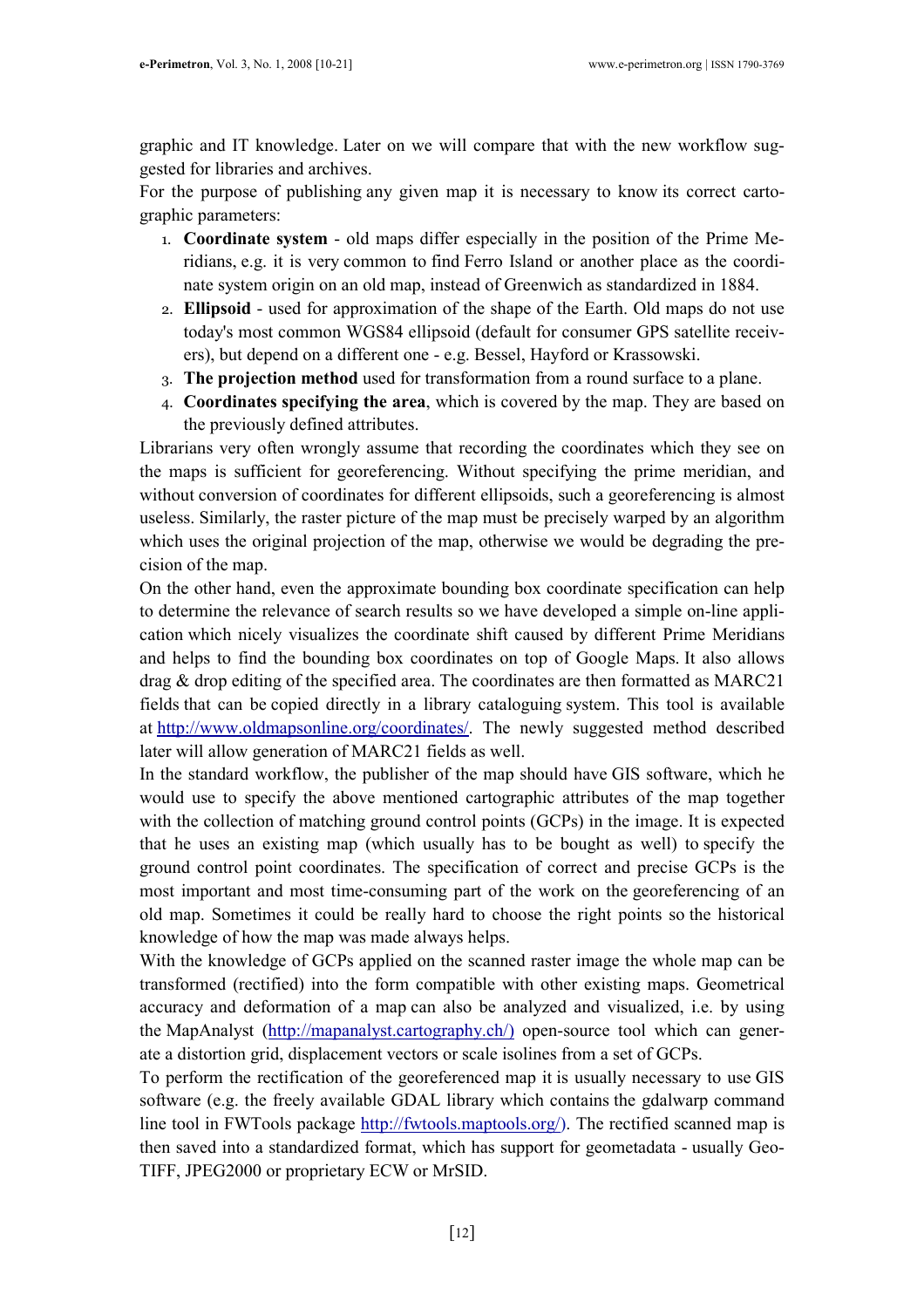The next step of the publishing process is the installation of WMS server (i.e. the opensource project UNM MapServer http://mapserver.gis.umn.edu/,also included in FWTools) which allows access to the map through a standardized protocol. A WMS server can return a section of the map based on the request with specified geographic coordinates. It can even warp the image into the different map projection. The OpenGIS® Web Map Service (WMS) standard is implemented in almost all GIS applications and there are several web viewers available for this protocol (i.e. open-source projects like msCross http://sf.net/projects/mscross/, OpenLayers http://www.openlayers.org/ or ka-Map http://ka-map.maptools.org/).

### Publishing of scanned rasters as pre-generated tiles

With the increasing popularity of global on-line mapping web applications (e.g. Google Maps, Microsoft Virtual Earth<sup>1</sup>, Yahoo Maps) and with the quality of freely available base maps in those applications it seems very practical to publish almost<sup>2</sup> any old maps as a compatible layer on top of these applications.

Luckily, all the well-known web applications use the same spatial reference system for raster maps - a Mercator projection on a spherical approximation of the Earth<sup>3</sup>. Use of the same spatial reference system is also the reason why it is possible to produce a raster map which is compatible with all three services. When the publication process is finished, users can compare old maps with other available map layers including satellite images. Maps can be compared with each other as well.



Global Mercator popular on the web: rasters are projected using EPSG:3785 / EPSG:900913, but coordinates displayed to users are longitude/latitude in WGS84.

For all those three systems we can provide our maps in the form of small image tiles. Only the tiles needed to display the area currently on the screen are transported over the network. It is fast, because the tiles are prepared in advance for a fixed area in

l

<sup>&</sup>lt;sup>1</sup> The Virtual Earth Tile System is described at http://msdn2.microsoft.com/en-us/library/bb25968.aspx

<sup>&</sup>lt;sup>2</sup> Unfortunately polar areas are extremely deformed by a global Mercator projection <sup>3</sup> Detailed description of the projection used for tiles is available as EPSG:900913.

http://www.spatialreference.org/ref/user/google-projection/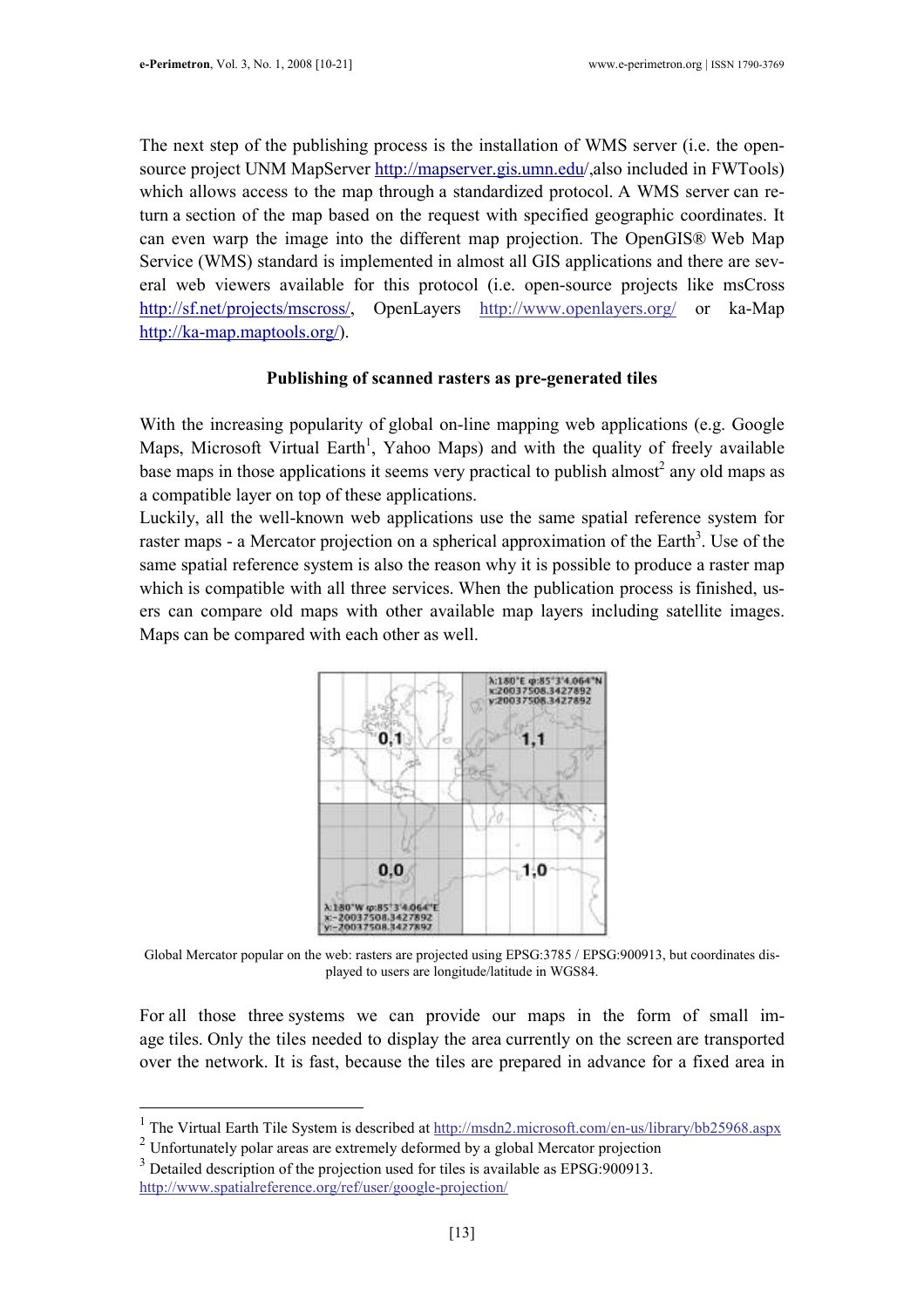$\overline{a}$ 

fixed zoom levels, so they are available immediately (no waiting as in the case of dynamically generated WMS requests). A tile is a raster image, usually a JPEG or PNG file. All tiles have the same size, usually 256 x 256 pixels. Tiles form a "zoom pyramid" with the whole globe covered by one tile, in the next zoom level with 4 tiles, then 16 tiles, etc.



The tile pyramid as defined in TMS, using a global-Mercator profile.

With the WMS server installed and configured to provide raster maps, the easiest way of publishing map tiles in a form compatible with the above mentioned systems is to set up a tile caching system. Open-Source projects like TileCache (http://tilecache.org/) or GeoWebCache (http://geowebcache.org/) do exactly this.

Small institutions or individuals who do not have an online WMS server available but have georeferenced raster files with all geo-metadata can use the GDAL2Tiles application (also available as a part of the FWTools) to pre-generate the tiles<sup>4</sup> into separate files. After uploading these files on a web server, the map is published - without a need of extensive server configuration. GDAL2Tiles can also generate a simple webviewer for the tiles. If the input raster has the native projection of Google Earth (EPSG:4326, known as Plate Carré, or global geodetic http://www.spatialreference.org/ref/epsg/4326/) then the KML metadata for displaying tiles in 3D are generated by the GDAL2Tiles as well.

The principle of publishing tiles together with a simple web viewer is similar to the Microsoft Research MapCruncher application http://research.microsoft.com/ MapCruncher/ and is described in the article http://research.microsoft.com/ ~johndo/OSR2007-4b.pdf. With MapCruncher a user can register (by GCPs) and reproject an image. The program generates warped tiles so that the image can be placed on top of existing imagery of the Virtual Earth base maps. The functionality of GDAL2Tiles is similar, but it expects an already georeferenced image as an input. In contrast to MapCruncher, GDAL2Tiles does not have problems with very large images and can be used for batch processing. GDAL2Tiles was successfully tested on map raster files with size exceeding 30 gigabytes.

<sup>&</sup>lt;sup>4</sup> Some of the functionality of the GDAL2Tiles utility is still in development. The final version is expected at the end of summer 2008. Right now support for the generation of Global Mercator profile tiles is missing. Reprojection of the raster has to be done in advance into a temporary file by gdalwarp utility.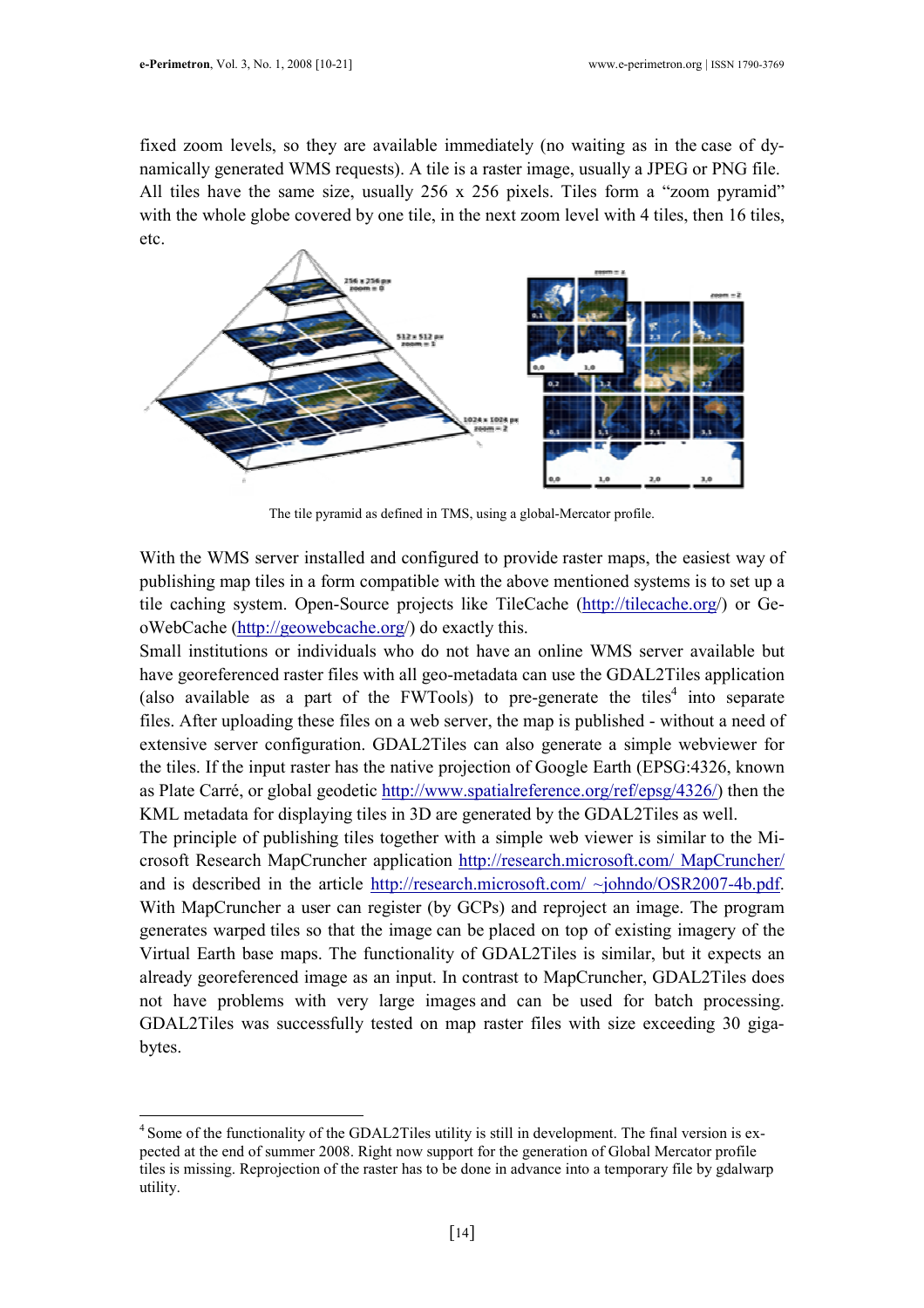The standard publishing process which is utilizing MapServer (as described above) is quite complicated and the setup of all the systems and their configuration is not an easy procedure. The raster data publisher (usually a library, an archive or a museum) would need a person with all the necessary IT and GIS knowledge. Also, many institutions do not have enough human resources to create all the geographic metadata, but they are scanning maps nevertheless and are willing to make them publicly available. Although part of the work can be done by an external subject, this might be prohibitively expensive for the map owner and it would make sense only for really valuable maps from the given collection. In cases where all maps are to be published, especially when the map collection numbers thousands of items, we need to simplify the process of publishing and georeferencing.

The process of publishing of digital copy of a historical document should be as simple as possible and with the tiling approach it really is (a simple step-by-step tutorial for this process is available on the project website - http://www.oldmapsonline.org/publish/). The data provider simply runs an application which processes the digital master image produced by the scanner (usually in TIFF format) and generates a directory with tiles and a simple web viewer. Publishing of the raster means just copying of the generated directory onto the institutional web server. Any existing web-server can be used, there is no need to setup anything new on the server side. The only requirement is the disk space needed for tiles on the webserver. Visitors to the website where the tiles are published can then very comfortably zoom and pan the digital copy of the document and look at the details directly from the window of the web browser. The standard web-viewer uses the OpenLayers project, a JavaScript/AJAX based OpenSource project with support for all standard versions of webrowsers and computer platforms.



OpenLayers based web-viewer generated automatically by GDAL2Tiles.

The most important fact is that the same published tiles can also be used in different viewers (e.g. based on Google Maps, or WorldKit.org). Any large raster image or digital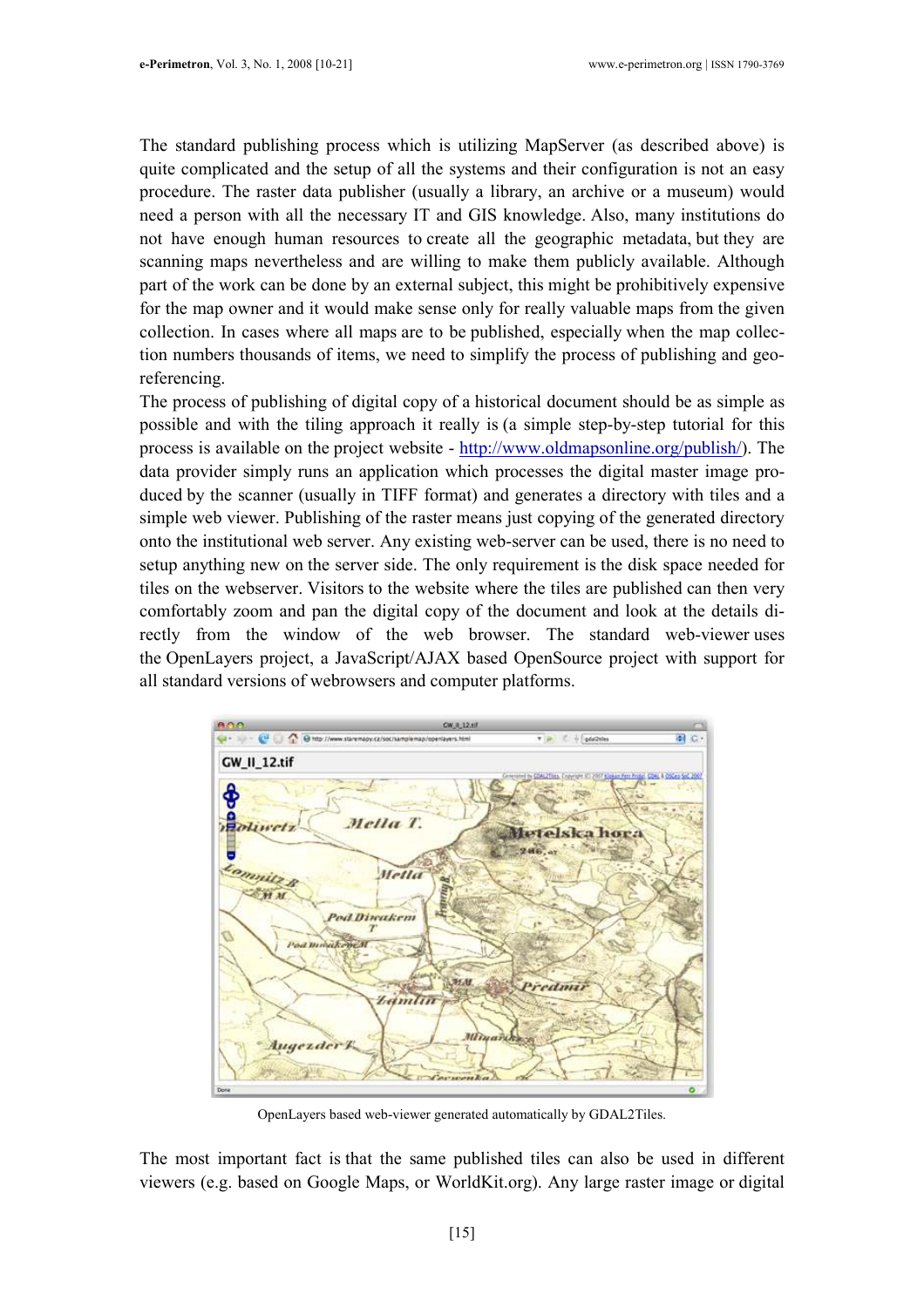copy of all kinds of (historical) documents can be published this way. The tiles can even be used as a map overlay<sup>5</sup> in Google Earth, just by adding geo-metadata in the KML format.



"Veduta" of the city of Brno in Google Earth.

If the document is not a map, but a "veduta" (a highly detailed painting of a cityscape or a landscape), a digitized historical photograph or a postcard, the tiles can be used to display it as a file in a 3D virtual world on the location where the given work originated. In Google Earth, this can be done with PhotoOverlay<sup>6</sup>. Visitors can then explore the details of the scan with zoom and pan functions even in the context of 3D environment. The key here is to use standardized or at least well-known formats of tiles.

|  |         | y    |      |         |        |   |
|--|---------|------|------|---------|--------|---|
|  | $-1,3$  | 0,3  | 1,3  | 2,3     | 3,3    |   |
|  | $-1.2$  | 0,2  | 1,2  | 2,2     | 3,2    |   |
|  | $-1, 1$ | 0,1  | 1, 1 | 2,1     | 3,1    |   |
|  | 1, 0.   | 0, 0 | 1,0  | 2,0     | 3,0    | × |
|  |         |      |      | $2 - 1$ | $3,-1$ |   |
|  |         |      |      |         |        |   |

Tile numbering conventions of Tile Map Service (TMS). Tiles are available from the server in URLs such as http://server/.../map/zoom/x/y.png.

For the purposes of our project, we have chosen OSGeo specification TMS (Tile Map Service - http://wiki.osgeo.org/ wiki/Tile\_Map\_Service\_Specification), a protocol defined for map tile exchange which is also used by tile cashing servers (tiles produced by Tile-Cache.org for example).

l  $5$  For a high quality map overlay you have to first warp the raster data

<sup>&</sup>lt;sup>6</sup> http://code.google.com/ apis/kml/documentation/photos.html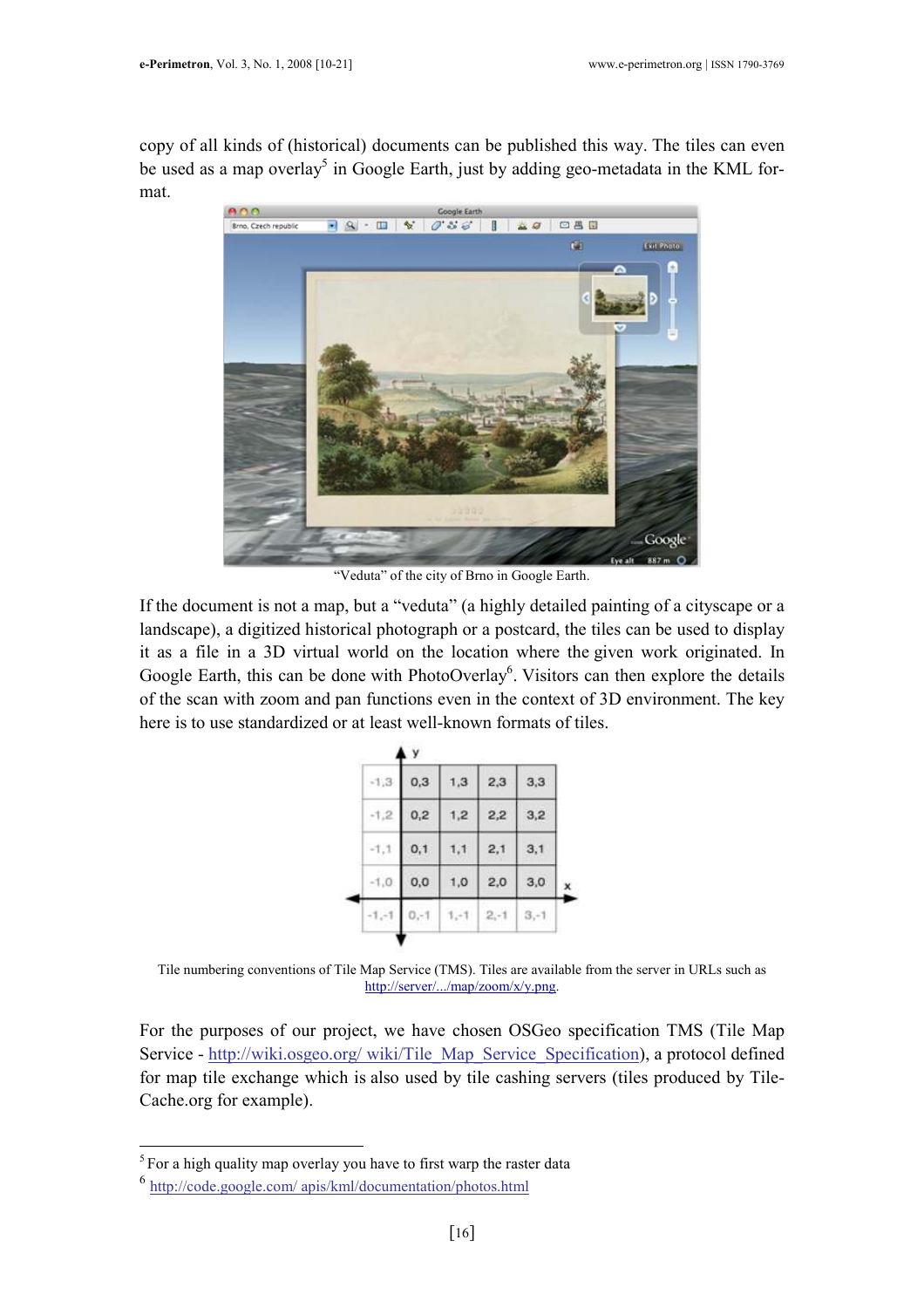GDAL2Tiles, which has already been mentioned in this article is an application which generates such tiles from several raster image formats (TIFF/GeoTIFF, MrSID, ECW, JPEG2000, JPEG, PNG,...) and which supports very large raster files, up to hundreds of gigabytes in size. GDAL2Tiles version with a graphical user interface and installer for MS Windows will be soon available from our project website http://www.oldmapsonline.org/publish/.



Third Military Survey of Austro-Hungarian Monarchy (1869-1887) in Google Earth 3D viewer.

Another tile format and viewer that anyone can use is Zoomify (http://www.zoomify. com/). Zoomify is based on proprietary Adobe Flash technology and allows to smoothly zoom and pan images in a web-viewer. There are several applications for generating the tiles on the Zoomify project website. As an alternative, one can also use open-source ZoomifyImage http://sf.net/projects/zoomifyimage/, which prepares the tiles and supports batch processing. Zoomify is currently quite popular for publishing large images on the web so we are supporting it in our workflow as an alternative way to TMS tiles.

In our suggested workflow a publisher always provide his digital documents from his own website - whether he chooses TMS tiles or Zoomify. The appearance of the online map presentation can be changed to match design of publisher's website. Both TMS (with OpenLayers viewer) and Zoomify use an attractive interface for presenting the document and both allow detailed online examination of the published digital document.

# On-line georeference tool

Large map collections may contain thousands of maps and to specify the correct spatial reference and GCPs for each document is impossible in a reasonable time.

 On the other hand, waiting for publication of the scanned maps until all the metadata are correct is often not acceptable. Why not specify geo-metadata by an on-line tool after the scanned map is published as an image? It is technically possible to create a web application for online map georeference (registration and also rectification). One prototype of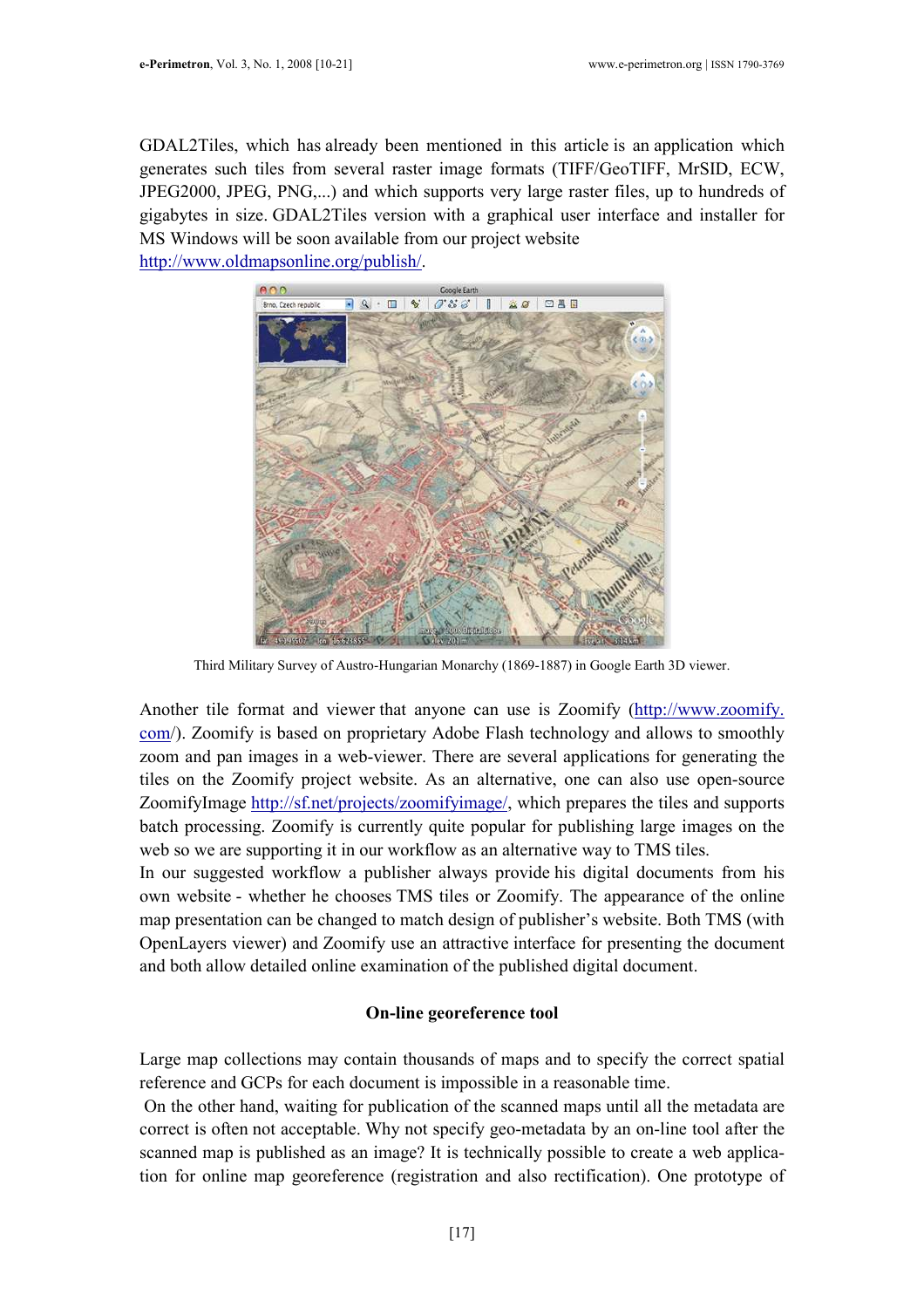such application is MetaCarta Rectifier (http://labs.metacarta.com/rectifier/). Unfortunately, it is of limited use for our purposes because it does not support remote tiled image formats and large image files and its source code is not publicly available. Another similar tool is Yahoo MapMixer (http://maps.yahoo.com/mapmixer/).



First GUI prototype of the online georeference tool. It allows registration of a scanned and already published map by specifying several pairs of Ground Control Points (GCPs).

The online georeference application should allow opening an old map published using tiles (TMS or Zoomify) from the remote server and it should also allow specifying the GCPs. The GCPs counterparts (points located on an existing map and used to learn the real coordinates of the GCPs) can be specified on a map loaded from a WMS server, or even on existing base maps of public map applications (Google Maps, Yahoo Maps, Microsoft Virtual Earth).

For the initial guess of location of the map we can use a web-service developed in the European project DigMap.eu http://www.digmap.eu/. This service positions an old map on the globe automatically by examining existing descriptive metadata from the libraries and utilizing a geographic thesaurus.

The user of the georeference application should also be able to specify the exact coordinate system information for the old map, probably from the on-line SpatialReference.org database or directly using the exact definition in the form of EPSG code, WKT or PROJ.4.

The main idea of this approach is that the quality of georeference for a map could improve over time, as more precise geo-metadata are available. In the beginning we can specify just a couple of points based on the Google Maps base map, later on we can add coordinate system information (ellipsoid, coordinate system and projection) and more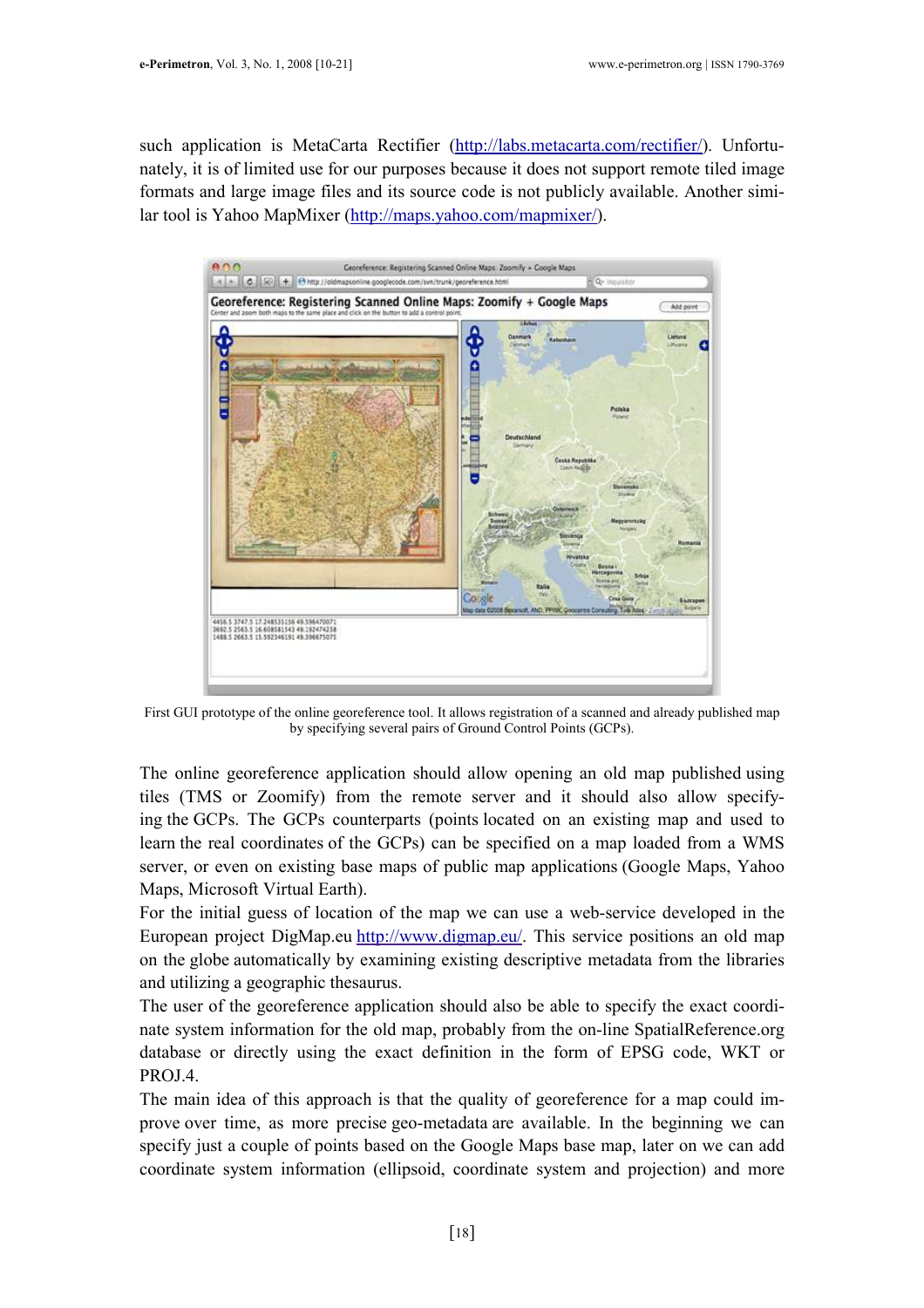precise ground points based for example on a high quality WMS service provided by a government agency.

OpenLayers project provides the perfect technical base for such a tool on the client side. The GDAL library and tools like gdalwarp will perform necessary raster processing on the server side. Coordinates for GCPs must be saved in a database on a server with all the necessary information about their origin, including who specified them, when and against what base map and zoom level they were selected.



Scheme of the map publishing, online rectification and a server with WMS/TMS/KML.

The key functionality of the system is to do all important processing of scanned maps online, possibly on a different server located anywhere in the world. Therefore, memory institutions do not need to buy or set up specialized GIS software, yet their maps could be available in an interchangeable tile formats as well as trough WMS protocol. They only need to publish their scanned maps as Zoomify or TMS tiles.

When the rectification server performs the warping of remotely published raster tiles it can provide a map in a form of:

- OpenGIS® Web Map Service (WMS) for standardized interchange with other maps in the GIS world.
- Tiles with a Global Mercator projection (TMS, WMS-C) for presentation of maps as an overlay on top of popular on-line map services a la Google Maps.

Even without warping of scanned images the registration points can be used for generation of important geo-metadata:

- *World file* for scanned maps for usage in GIS software.
- Keyhole Markup Language (KML) Metadata for non-warped map presentation in 3D using Google Earth and soon probably also with other programs, as KML is now an OpenGIS standard.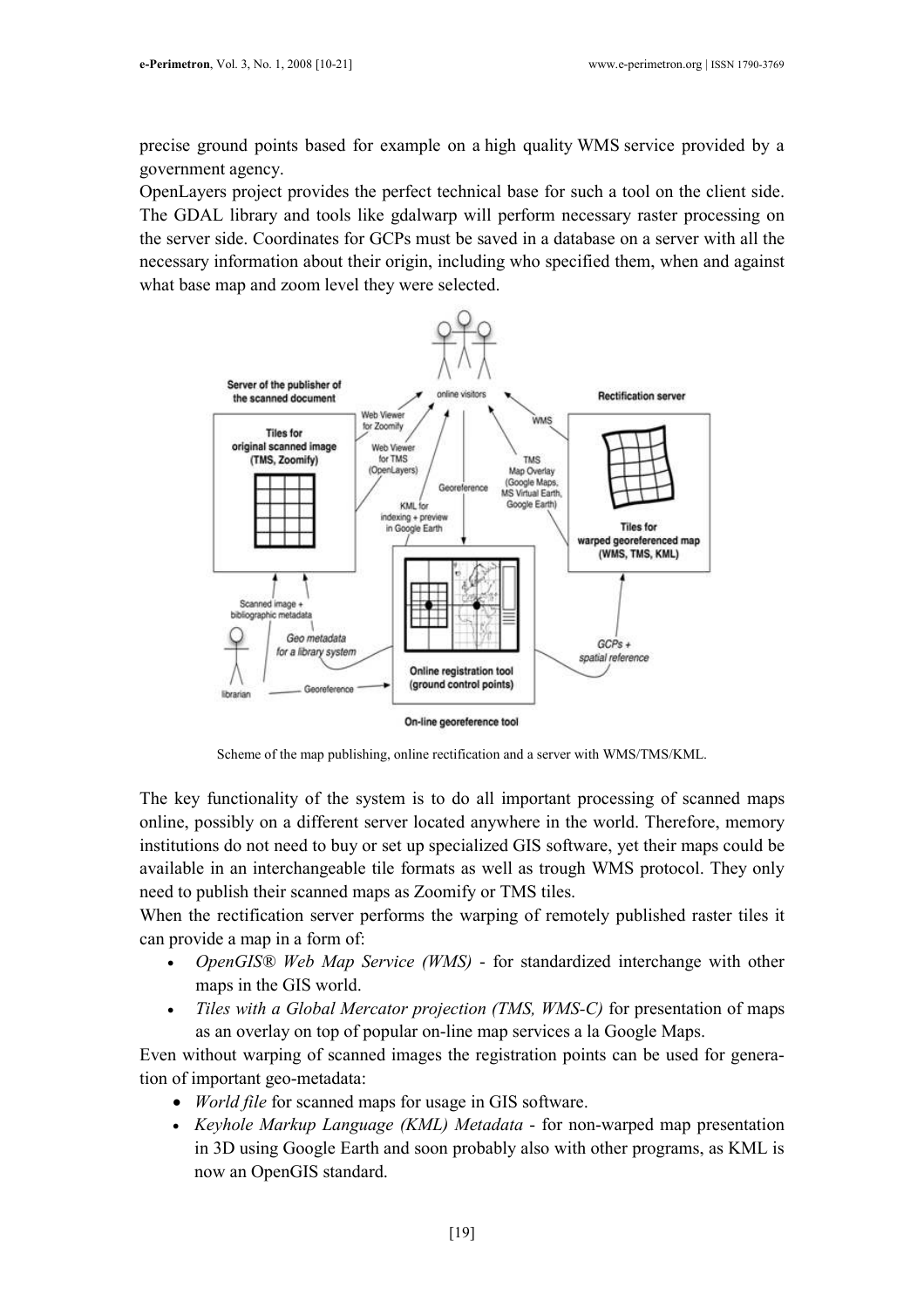• SiteMap.xml with records for all maps. Documents then appear in the search results of fulltext services which are supporting this protocol (like search functionality in Google Maps or Google Earth).

When the online georeference tool is used on published scanned maps, it will automatically provide all necessary geo-metadata for any geographic information retrieval (GIR) system. Generated metadata will be very useful for geo-temporal search of maps: the user can select an area of interest on a map, choose a time interval on a timeline and the search system will return the list of relevant documents or maps. The idea of such a search engine is the cornerstone of Alexandria Digital Library project (http://www.alexandria.ucsb. edu/) or of Electronic Cultural Atlas Initiative (http://www.ecai.org/) with the TimeMap system (http://www.timemap.net/).

## Conclusion

The online georeference tool and rectification server described above will be developed and the results will be published as an open-source project. Results of the development will appear on the http://www.oldmapsonline.org/ website . The prototypes will run on the same website as well. We are coordinating our work with other grants and projects, the closest one of which is led by Jan Hartmann from the University of Amsterdam (http://mapserver.sara.nl/papers/2007/lisbon\_digmap/).

This paper presents efficient procedures that should lead to online publication of scanned maps and shows the problems facing memory institutions with large collections and limited resources. A solution to these problems has been proposed through the use of open source tools on whose development we are currently working. We recommended free software tools for online publishing of scanned historical documents, which can be directly used by anybody who is willing to publish these documents.

### References

Documentation for mentioned Open Source projects is available on-line. The list with short description of several free GIS projects is at http://www.maptools.org/.

Microsoft Virtual Earth Tile System; Virtual Earth Developer Center; http://msdn.microsoft.com/en-us/library/bb259689.aspx

Google Maps API Documetation; Map Overlays: Custom Map Types; http://code.google.com/apis/maps/documentation/overlays.html#Custom\_Map\_Types

OpenGIS(R) Web Map Service (WMS) Implementation Specification, Version 1.3.0, 2006-Mar-15, 06-042; http://portal.opengeospatial.org/files/?artifact\_id=14416 and http://en.wikipedia.org/wiki/Web\_Map\_Service

Elson, J. (et al) (2007), MapCruncher: Integrating the World's Geographic Information; Microsoft Research; SIGOPS Operating Systems Review 41 (2); http://research.microsoft.com/~johndo/OSR2007-4b.pdf